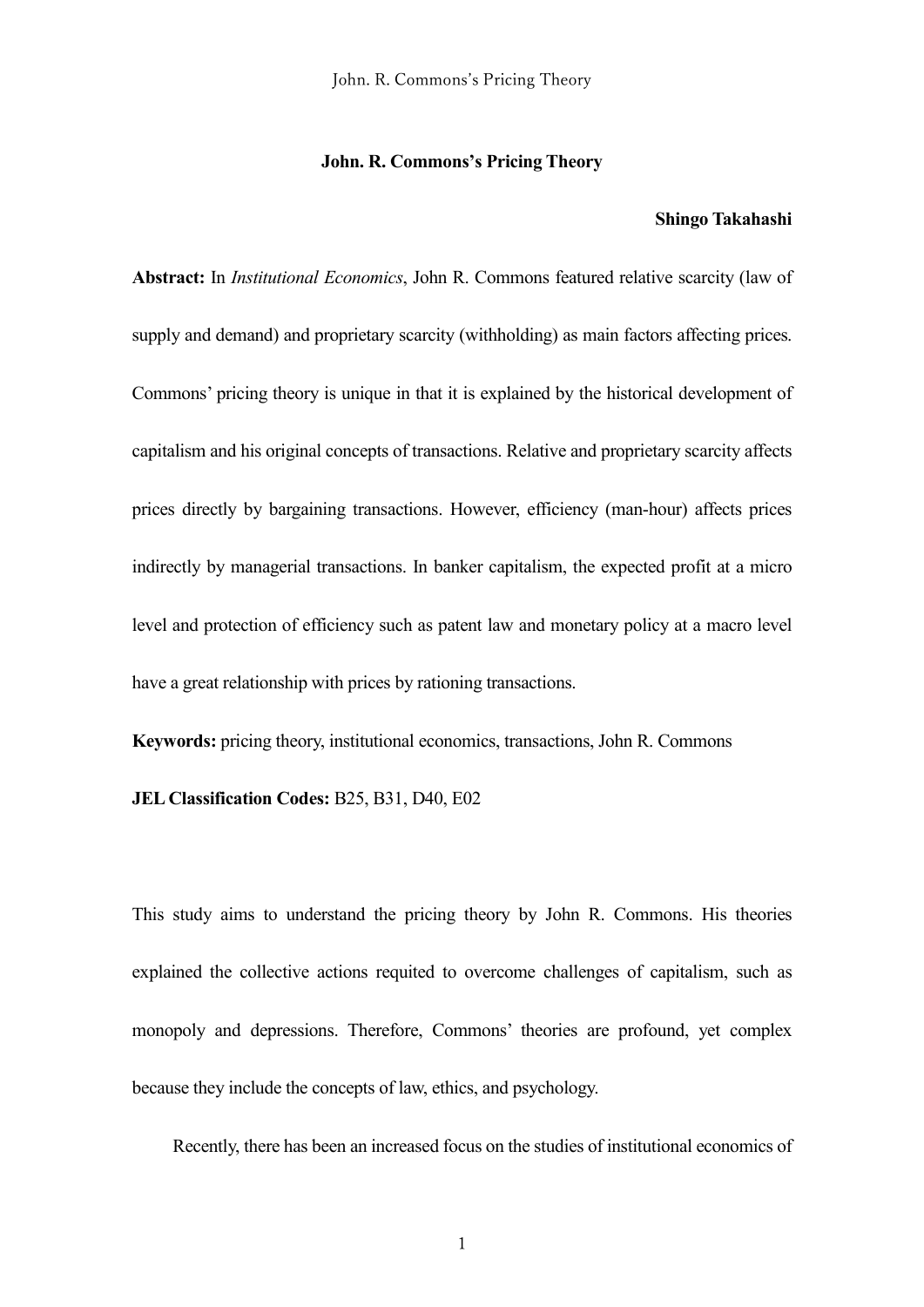Commons. Glen Atkinson and Charles Whalen placed the basis of post-Keynesian institutionalism on the concept of "futurity" by Commons (Atkinson and Whalen 2011). Hiroyuki Uni analyzed the newly discovered manuscript (Commons 1927) and highlighted two issues: between 1927 and 1934, first, Commons expanded the concept of "proprietary scarcity" arising from control by the supply and demand sides, second, the "judicial transaction" became the "rationing transaction" (Uni 2014). This study focuses on the Commons'theory of price and its significance based on these previous studies.

## **Pricing Factors in Historical Development of Capitalism**

Commons analyzed prices in Chapter 10 "Reasonable Value," section 7 "Collective Action" in *Institutional Economics* (Commons 1934) and stated that "scarcity," "efficiency," and "profit" as factors affecting prices. Commons studied these factors with historical development of capitalism. He said, "Capitalism is not a single or static concept. It is an evolutionary concept of three historic stages—'Merchant Capitalism,''Employer Capitalism,' 'Banker Capitalism'" (Commons 1934, 766). Table 1 shows historical development period of capitalism, pricing, and transactions by Commons.

At first, merchant capitalism, before the Industrial Revolution, arose from the extension of markets. At this stage, "relative scarcity" in the market, that is, the "law of supply and demand," affects the price. If demand exceeds supply, relative scarcity will arise and the price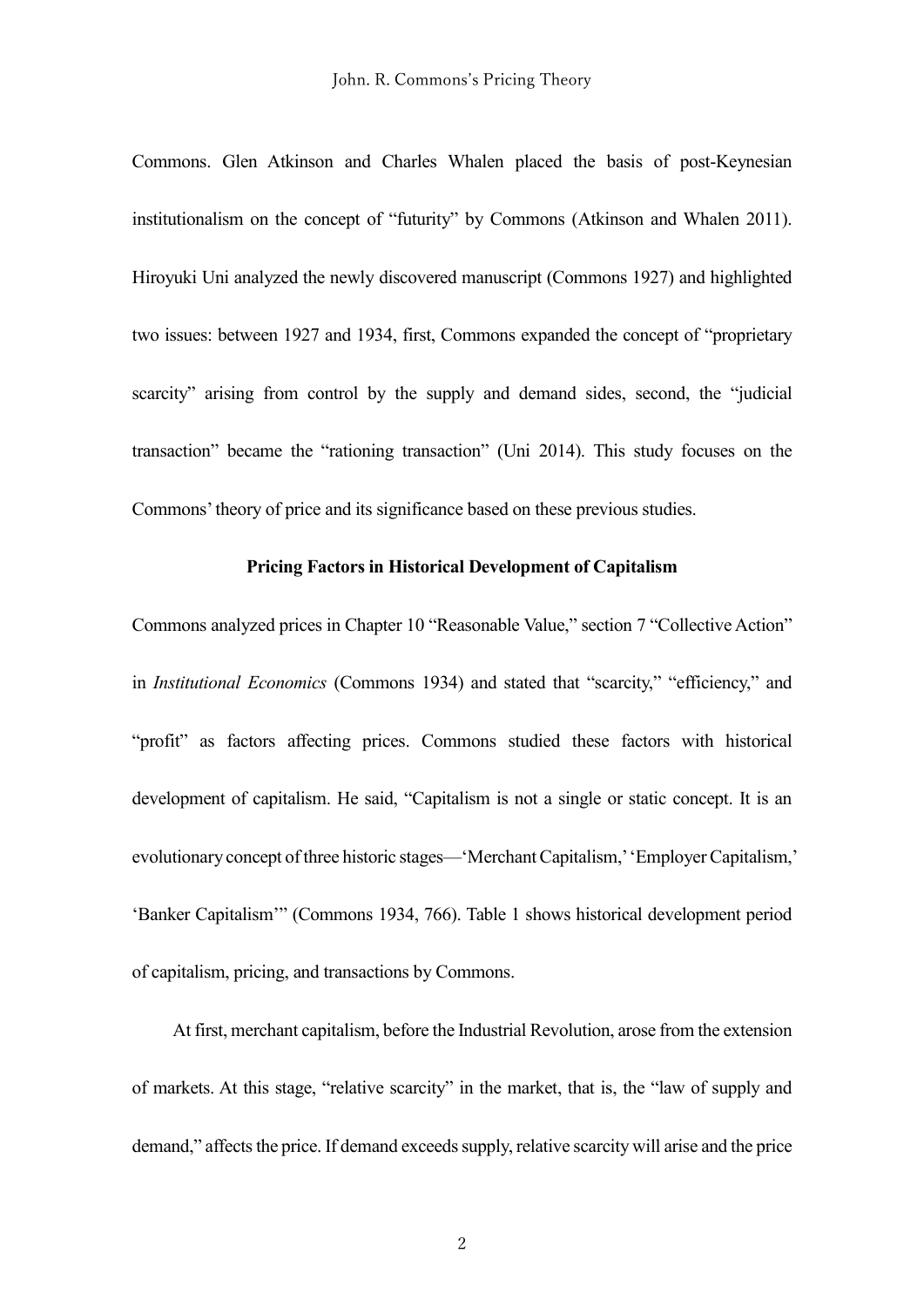|    | Capitalism    | Historical<br>Period | <b>Factors of Pricing</b>              | <b>Transactions</b> | Money    |
|----|---------------|----------------------|----------------------------------------|---------------------|----------|
| л. | Merchant      | Scarcity             | <b>Relative Scarcity</b>               | Bargaining          | Metallic |
|    | Capitalism    |                      | (Law of supply and demand)             | transactions        | money    |
| 2  | Employer      | Abundance            | Efficiency                             | Managerial          | Paper    |
|    | Capitalism    |                      | and Proprietary Scarcity               | transactions        | money    |
| 3  | <b>Banker</b> | <b>Stabilization</b> | Margins for Profit (Futurity)          | Rationing           | Credit   |
|    | Capitalism    |                      | in addition to Scarcity and Efficiency | transactions        | money    |

**Table 1. Historical Development of Capitalism and Pricing and Transactions by Commons**

Source: Compiled by the author

will increase. On the other hand, if supply exceeds demand, relative scarcity will fall and the price will decrease. Commons called this stage a period of "scarcity" (Commons 1934, 773). He thought the main transactions in this stage were "bargaining transactions," which transfer ownership of wealth by voluntary agreement between legal equals (Commons 1934, 68) and metallic money was the intermediation of trade. The principle of bargaining transactions relies on scarcity because these transactions do not occur during excess supply. The unit of measurement in the bargaining transaction is the dollars (Commons 1934, 66), that is, the price.

The next stage is employer capitalism after the Industrial Revolution. Commons called this a period of "abundance" (Commons 1934, 773), in which commodities are produced efficiently using new technology. In this stage, "managerial transactions" were prominent, which created wealth by commands of legal superiors. The principle of the managerial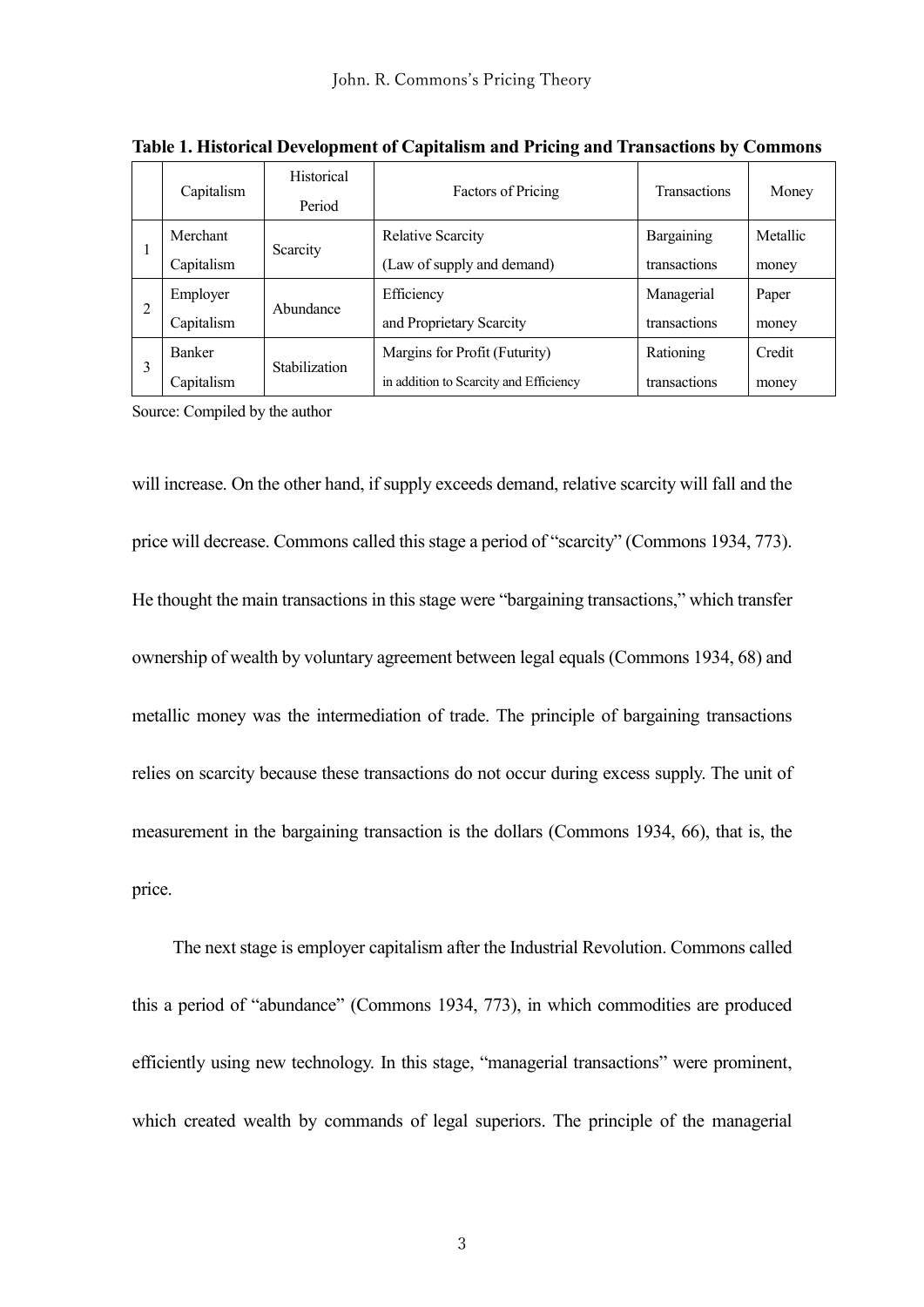transactions is "efficiency" based on maximum output from minimum inputs. Efficiency is measured in man-hours (Commons 1934, 64-68). At this stage, the relative scarcity (law of supply and demand) affects prices directly, but Commons drew attention to the concept of "proprietary scarcity," which occurred when seller's "withhold" supply to maintain the price in the wholesale market. Commons differentiated proprietary scarcity from relative scarcity.<sup>1</sup>

The last stage is banker capitalism in which the credit system is extended. Commons called this stage a period of "stabilization" (Commons 1934, 773). At this stage, "profit" (the margin for profit) in addition to scarcity and efficiency is strongly correlated with price. The main transactions in this stage were "rationing transactions," which "apportion the burdens and benefits of wealth creation by the dictation of legal superiors" (Commons 1934, 68). At a micro level, rationing transactions correspond to "the activity of a board of directors of a company in making up its budget for the ensuing year" and the like. The macro level corresponds to "the activity of members of a legislative body in apportioning taxes" and "distribution of wealth" by "quantity rationing" or "price rationing" (Commons 1934, 68, 760). This connects to the decision of a profit level, which is the expected profit, through the decision of drawing its budget by board of directors of a company. Then, by rationing transaction, capitalism is controlled and market economy stabilized. So Commons claimed that the most important factor of stabilization was "the principles of futurity and narrow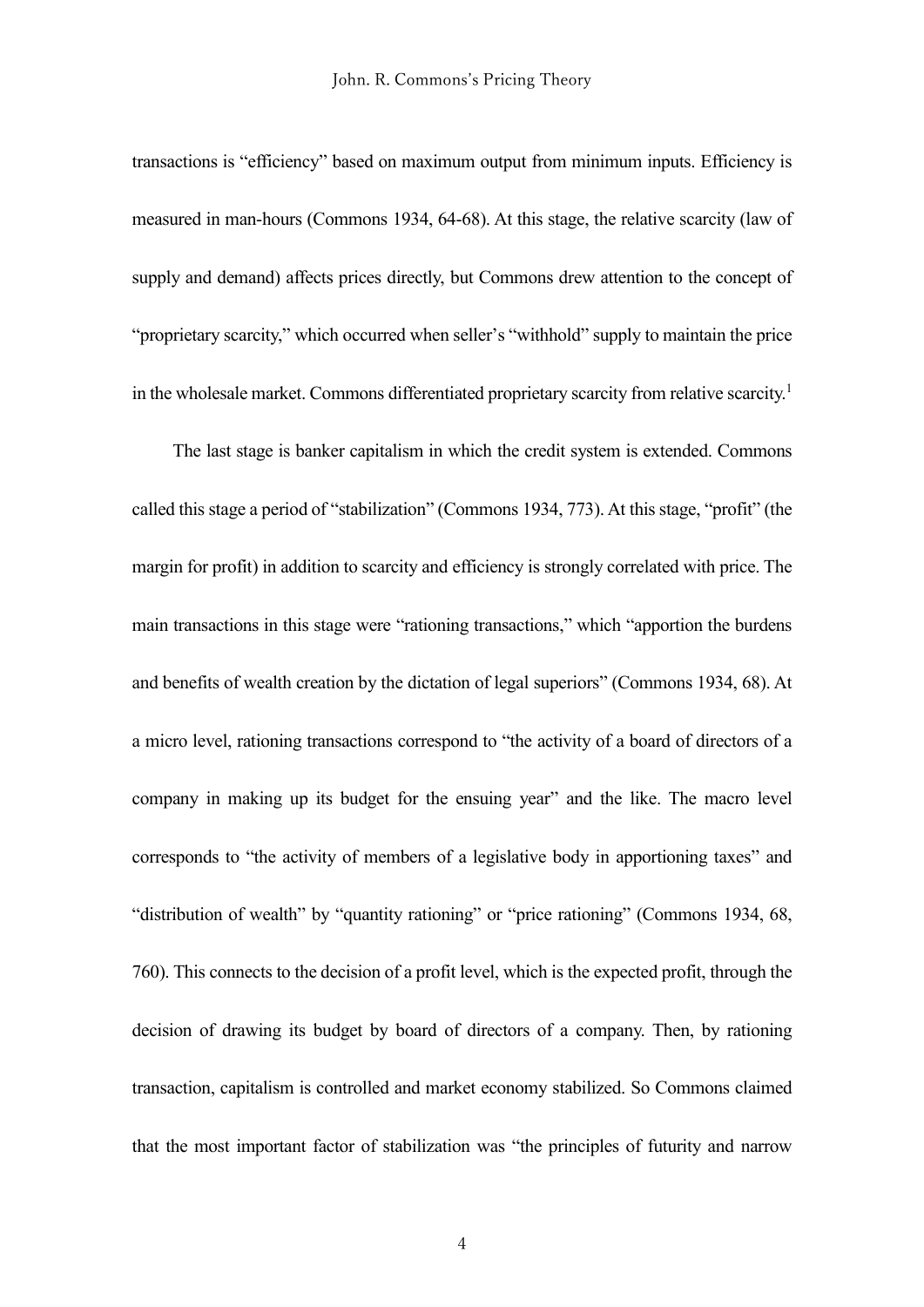margins of profit" (Commons 1934, 788). He pointed out the importance of "expected events" termed "futurity" (Commons 1934, 738). As stated earlier, Commons considered factors of pricing by analyzing the historical stage.

## **Relations of Price and Commons' Concepts of Transactions**

This section considers how the three kinds of transactions and factors affect prices.Commons said, "In a money economy, as in Menger's commodity economy, Demand and Supply cannot be measured directly, but the *effects* of their variations are measured. This measurement of effects is Price, so that price is the measure of the variable relations of Scarcity, and is the pecuniary equivalent of his marginal utility" (Commons 1934, 381). This does not refute the law of supply and demand, but considers that relative scarcity appears as price. However, this outcome depends on the bargaining transactions of sellers and buyers in a market.

According to Commons, bargaining transactions in a market constitute two sellers and two buyers. For example, when there are only two people in the market, which is a seller  $(S_1)$ and a buyer  $(B_1)$ , the transaction tends to be like a robbery. If the seller has the strong bargaining power, the price will rise. On the other hand, if the buyer hasthe strong bargaining power, the price will fall. Then if there are four persons, that is, two sellers  $(S_1) \cdot (S_2)$  and two buyers  $(B_1) \cdot (B_2)$ , there emerge a set of "actual" transaction and another set of "potential"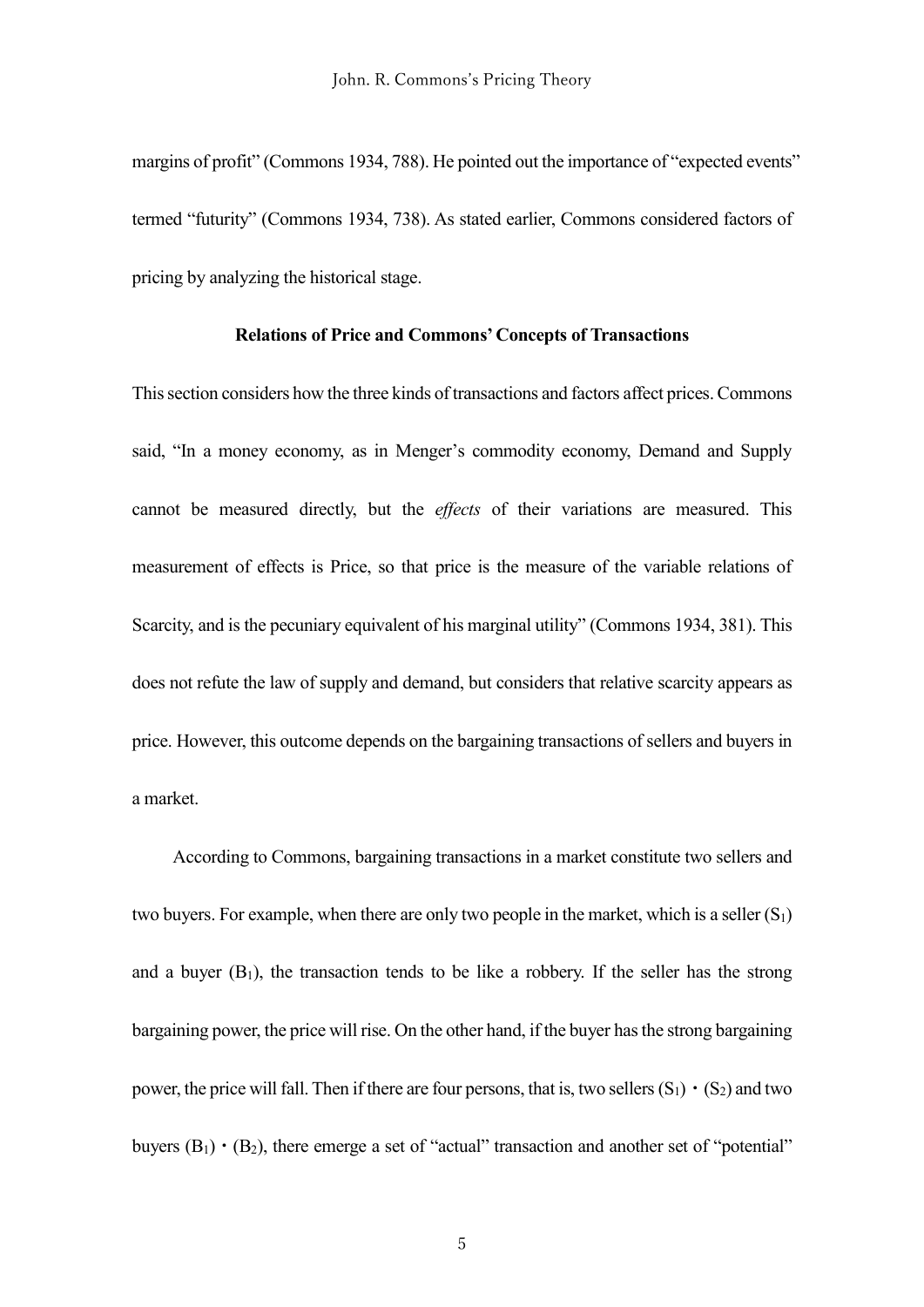transaction as alternatives (Commons 1924, 65-67). Therefore, bargaining transactions need to have a minimum of four persons. Furthermore, he believed that a fifth person, such as, historically, a judge, priest, chieftain, or an arbitrator, who has legal powers, was needed. Thus, "A transaction, then, involving a minimum of five persons, and not an isolated individual, nor even only two individuals, is the ultimate unit of economics, ethics, and law" (Commons 1924, 68). These bargaining transactions decide the prices based on relative scarcity.

How does efficiency of managerial transactions affect scarcity? Commons said, "This is what we mean by Capitalism, double process of creating use-value for others and restricting its supply so as to create scarcity-value. Hence capitalism, unlike the Marxian Communism, requires two units of measurement, the man-hour and the dollar" (Commons 1934, 284). He insisted that we could perceive scarcity as price and abundance producing use-value, which is, in fact, efficiency measured in man-hours. These affect the relative scarcity, which is the law of supply and demand by the managerial transactions.

Abundance is achieved by managerial transactions based on the principle of efficiency. We can perceive it as quantity. If abundance increases, relative scarcity will decrease. If abundance decreases, relative scarcity will increase. These changes will affect the prices, however, this is not all. Proprietary scarcity will increase if a supplier "withholds" the supply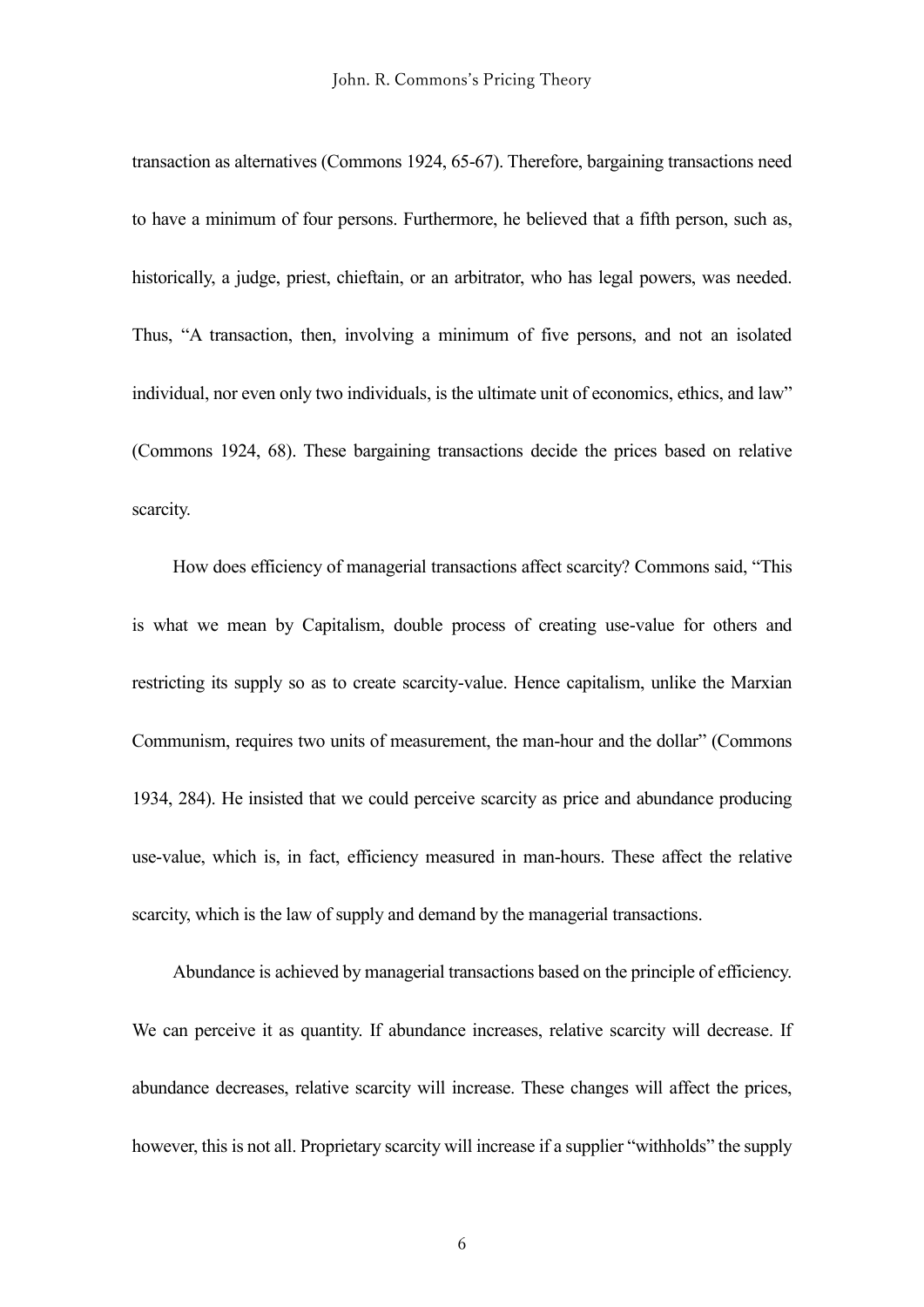to the market. Commons explained proprietary scarcity as a historical shift from producing power to bargaining power.

In all of these cases may be seen, in varying degree, a historical shift from concerted action in order to increase the production of wealth, highly favored in the past by the economists and courts, to concerted action in order to restrict the production of wealth, highly disfavored by them in the past. For, it is the shift from producing power to bargaining power, which, when authorized by law, becomes reasonable restraint of trade (Commons 1934, 346).

Figure 1 confirms the past trend, that is, price is decided by relative scarcity (the law of supply and demand) by way of the bargaining transactions. However, abundance resulting from efficiency by way of the managerial transactions affects relative and proprietary scarcity.

Finally, this study considers what affects price during a period of stabilization. As seen in the previous section, rationing transactions are important to apportion the burdens and benefits about creation of wealth in this stage. Rationing transactions work by connecting the concept of "futurity" of "expected events." The board of directors in a company estimates the level of "the margin for profit" (current net profit), which is the expected profit. These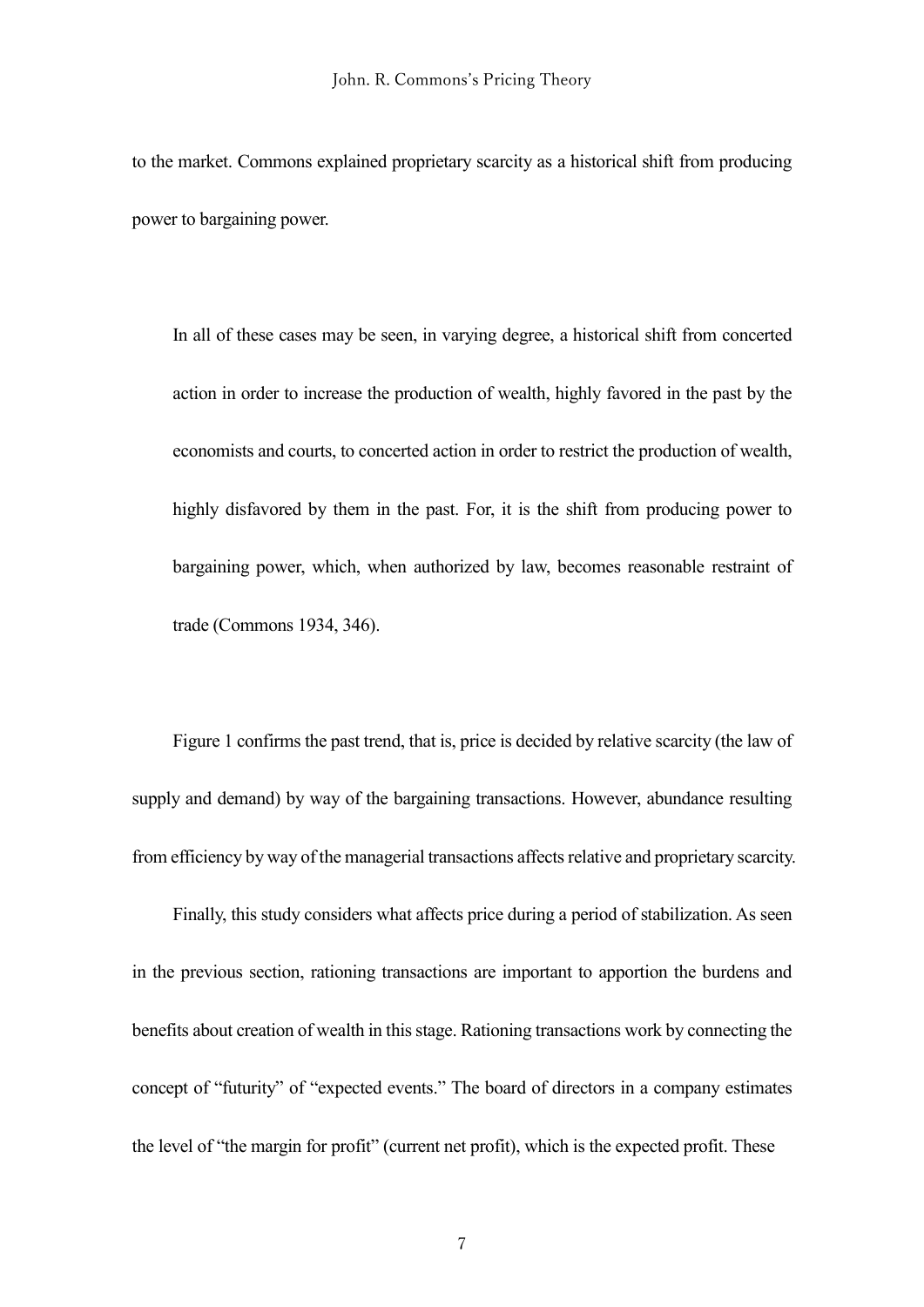



Source: Compiled by the author

estimates affect production planning and pricing, namely, the managerial transactions and the bargaining transactions. Commons elucidated profit maximization by producers as follows.

Thus, producers can enlarge their profits in three directions: first, as *sellers* by raising the prices of their products; second, as *buyers* by reducing the prices paid to others for materials and labor; or, third, as *producers* by increasing their efficiency. (Commons 1934, 797)

The first and second methods affect prices by bargaining transactions. The first method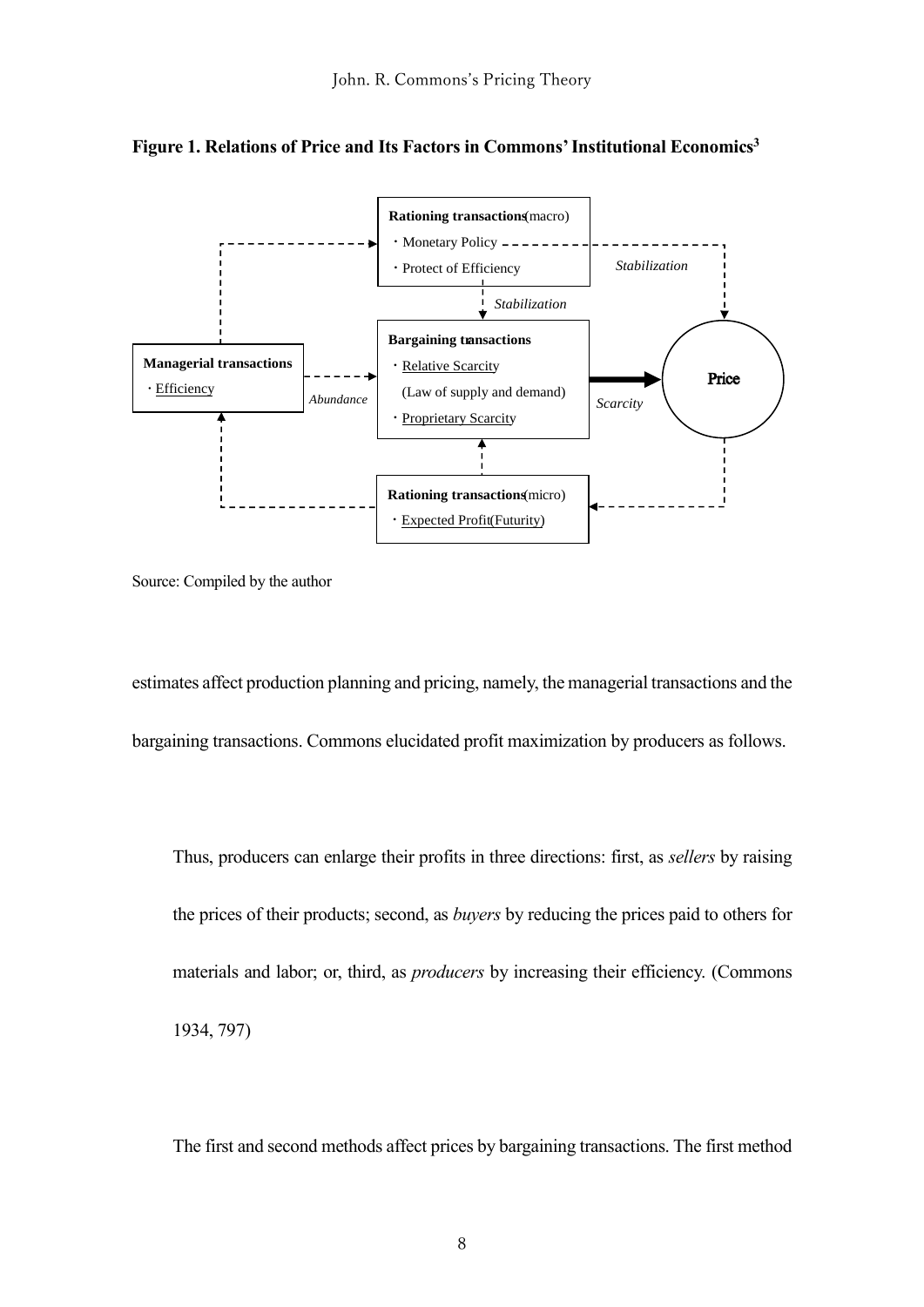can increase proprietary scarcity by withholding supply, or rise the price by using bargaining power if one is in a stronger position than the opponent. The second method can decrease the relative scarcity by restricting demand, or decrease the price by using bargaining power if one is in a stronger position than the opponent. The third method can produce many things from a few inputs by managerial transactions, that is, the method can increase abundance by improving efficiency (man-hour). If the price and cost do not change, you can maximize profit by increasing quantity. If the board of directors aims at profit maximization, rationing transactions affect the bargaining and managerial transactions. As shown in Figure 1, the connection between the rationing transactions at the micro level and the bargaining and managerial transactions can affect the price. These are the three kinds of transactions as described by Commons and the factors affecting prices.

## **Who Should Get the Results of Efficiency?**

Commons states, in *Institutional Economics*, "Yet while prices are institutional and exchange-values are 'real,' prices are very real in the capitalistic sense―they determine who shall get the results of efficiency" (Commons 1934, 792). He stated as follows.

The answer to the political and ethical question would then seem to be, Every person seeking his purely selfish increase of profits or wages should get his largest gain as a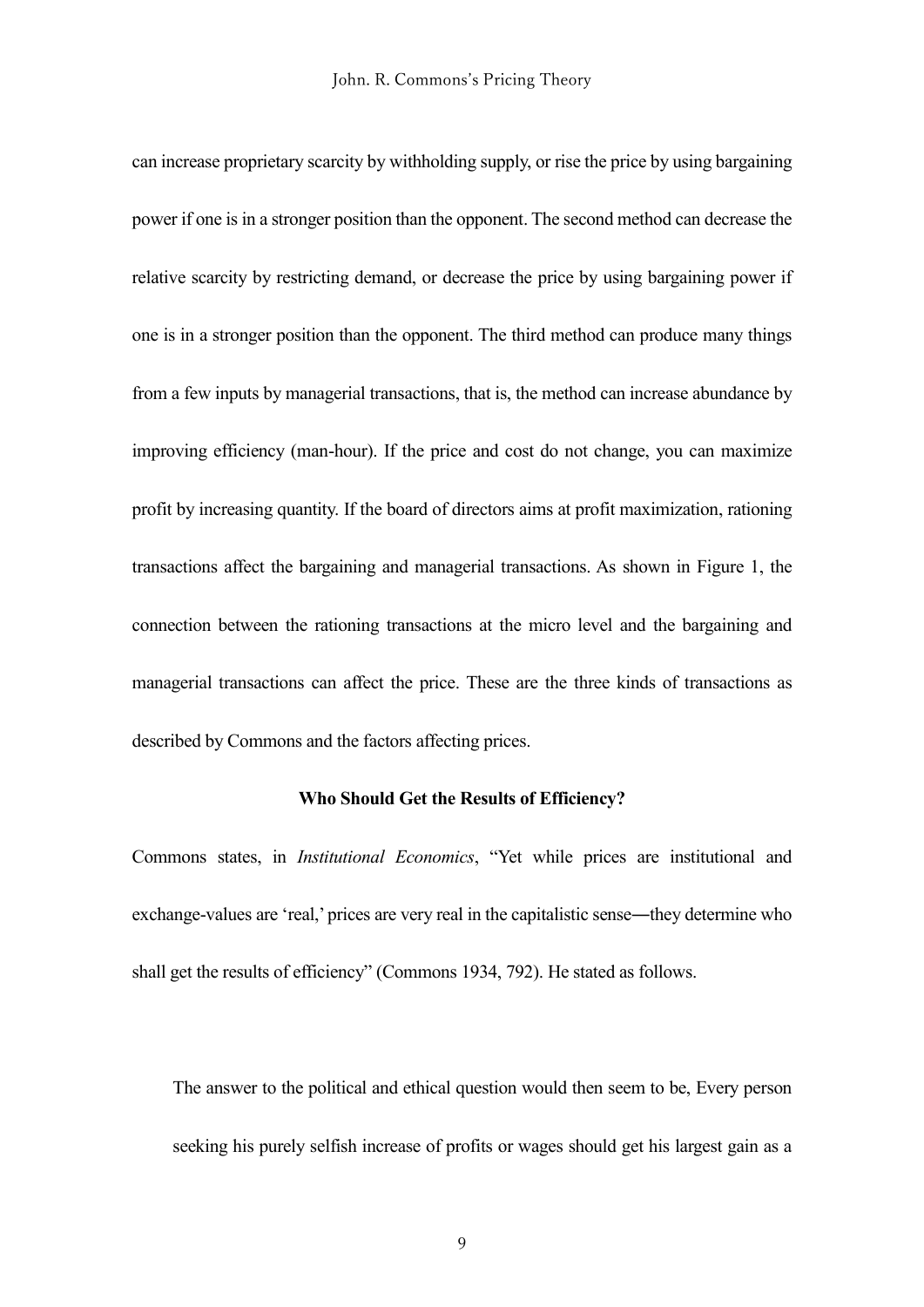producer through increasing his efficiency, not as a seller gambling on the rise of prices, and not as a buyer gambling on the fall of prices. (Commons 1934, 800)

Increasing prices as a seller leads to the increase of gross sales by means of the rise of a commodity price in case of a company and the increase of the income by the rise of wage level in case of a laborer. On the other hand, lowering prices as a buyer leads to the reduction of costs by the fall in price of investment goods in case of a company and the improvement of living standards by the fall in price of consumers goods in case of a laborer. However, a company is not only a seller of a commodity, but also a buyer of raw materials. A laborer is not only a seller of a labor power commodity but also a consumer. Then, the results would be offset when they pay higher prices as buyers, even if they can earn money at high prices as sellers. Therefore, Commons insisted that they should not increase their gain by these methods, but increase their gain by improving their efficiency.

He judged that reducing prices was not appropriate because it deprived producers of their gains and vice versa, that is, raising prices was not appropriate because it deprived consumers of their gains. In other words, he recommended stable prices. In particular, he believed that increasing efficiency through use of the new technology and brands guaranteeing high quality should be protected by law. That is, he insisted that the government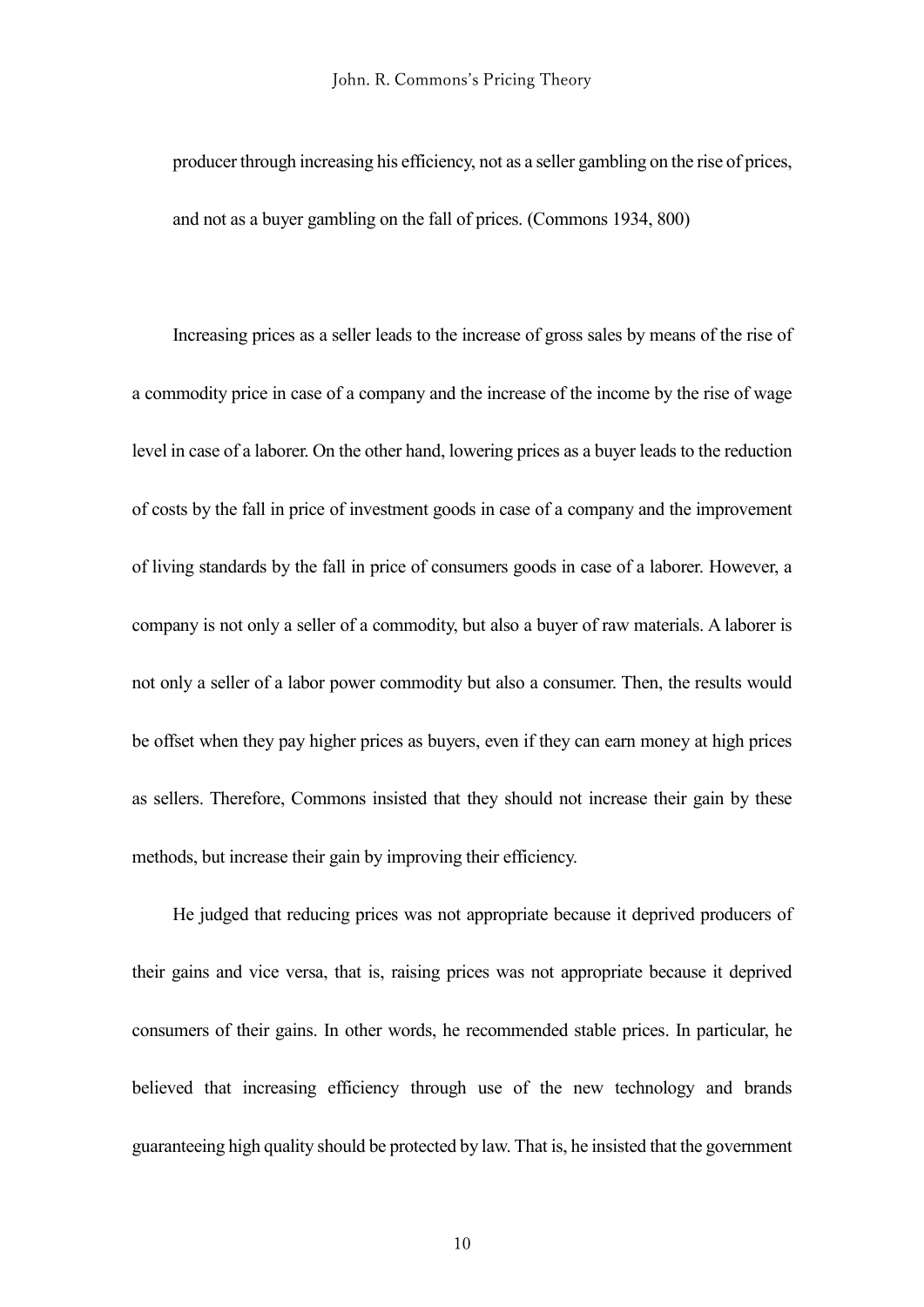should control a law of supply and demand to secure the profit of a producer, who adopts new technology to improve efficiency, by the patent law and the protection of brand. Commons said, "At first they give all the gains in efficiency to the producer. Then eventually they give all the gains to the buyers. The patent law do this by controlling the 'law' of supply and demand in three ways" (Commons 1934, 802). He thought of both securing the gain of inventors as producers and securing the gain of consumers.

Efficiency of the new technology and the brand are "intangible properties," and so the patent law and protection of the brand means to protect the "intangible properties" by a nation. Figure 1 shows that efficiency backed by new technology at a micro level, and protection of efficiency by rationing transactions at a macro level, leads to the "stabilization" of bargaining transactions, hence maintaining the price and protecting the interest of inventors. Concerning "stabilization" at the macro level, Commons believes that worldwide stabilization of the average purchasing power of money, that is, of the movement of prices (Commons 1934, 804) is needed. This leads to proper control of general prices to protect intangible property such as patents and brands. Commons had focused on the role of money from his early times and thought of proper control.<sup>2</sup>

According to Commons, central banks frame monetary policy for public interests prior to private interests. However, Governor Benjamin Strong of the New York Reserve Bank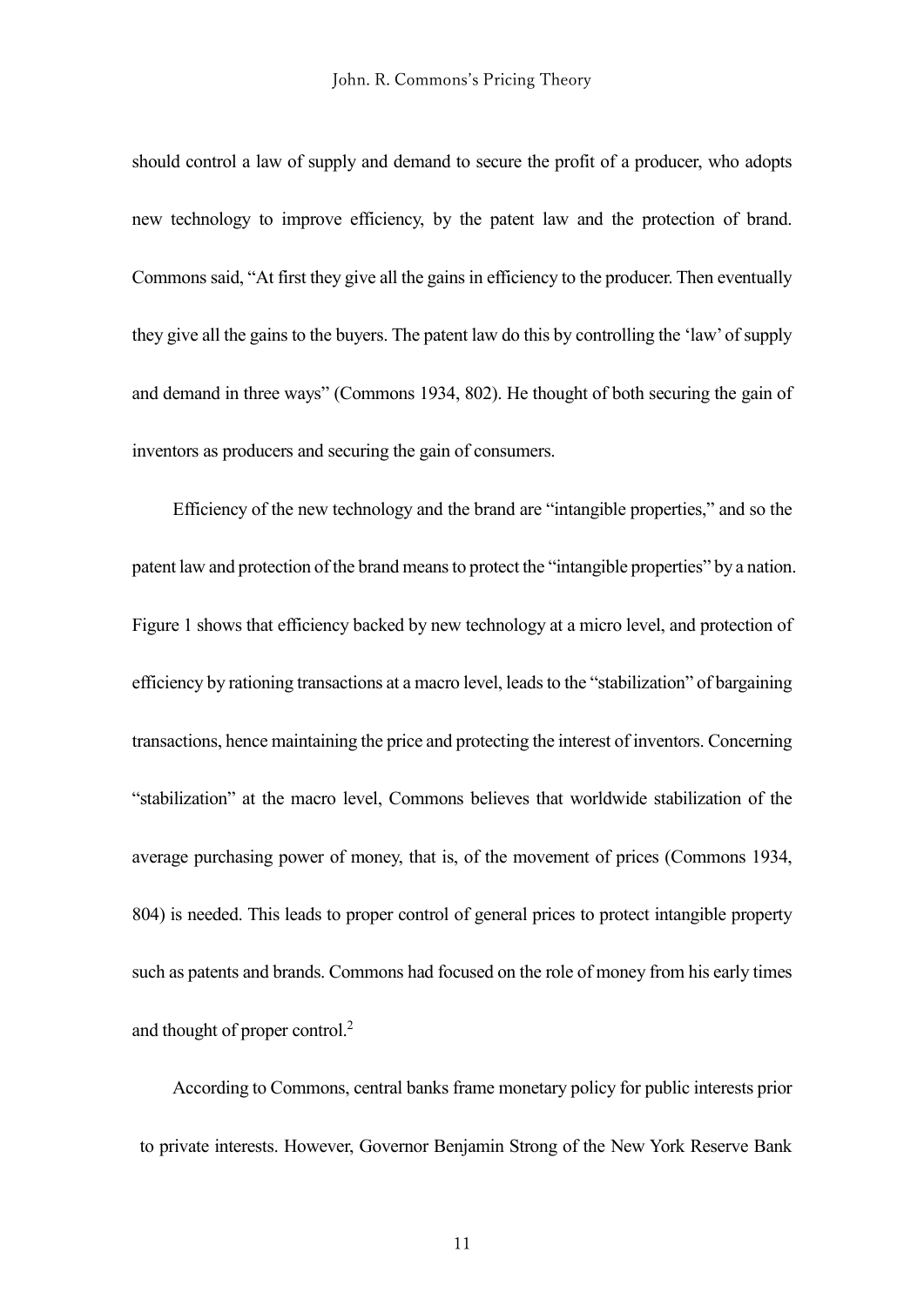discovered the powerful regulative influence of open market operations. This led to a substitution of private purpose for public purpose (Commons 1950, 260). As Véronique Dutraive and Bruno Théret argued, this situation is that the political factors, which have more of a public purpose, is subordinate to the economic factors, which have a more of a private purpose, consistent with the model of banker capitalism and inconsistent with the reasonable capitalism of Commons (Dutraive and Théret 2013, 108). Therefore, according to Commons, we should safeguard public interest by stabilizing the prices through macro monetary policy and protection-efficient producers' profits. Figure 1 shows rationing transactions at a macro level affects price stabilization.

As stated earlier, Commons thought price should be stable, because economic efficient agents at the micro level can benefit. To attain that, the government should intervene in pricing through policy and law. Furthermore, he insisted on a worldwide stabilization of the average purchasing power of money, that is, the movement of prices.

# **Conclusion**

Commons' pricing theory includes not only economic factors but also historical and ethical factors. The theory is closely related to the concepts of transactions in addition to historical analysis. Commons focused on the concept of "efficiency" and the original "scarcity" at the micro level before the Great Depression of 1927 (Commons 1927). However, after the Great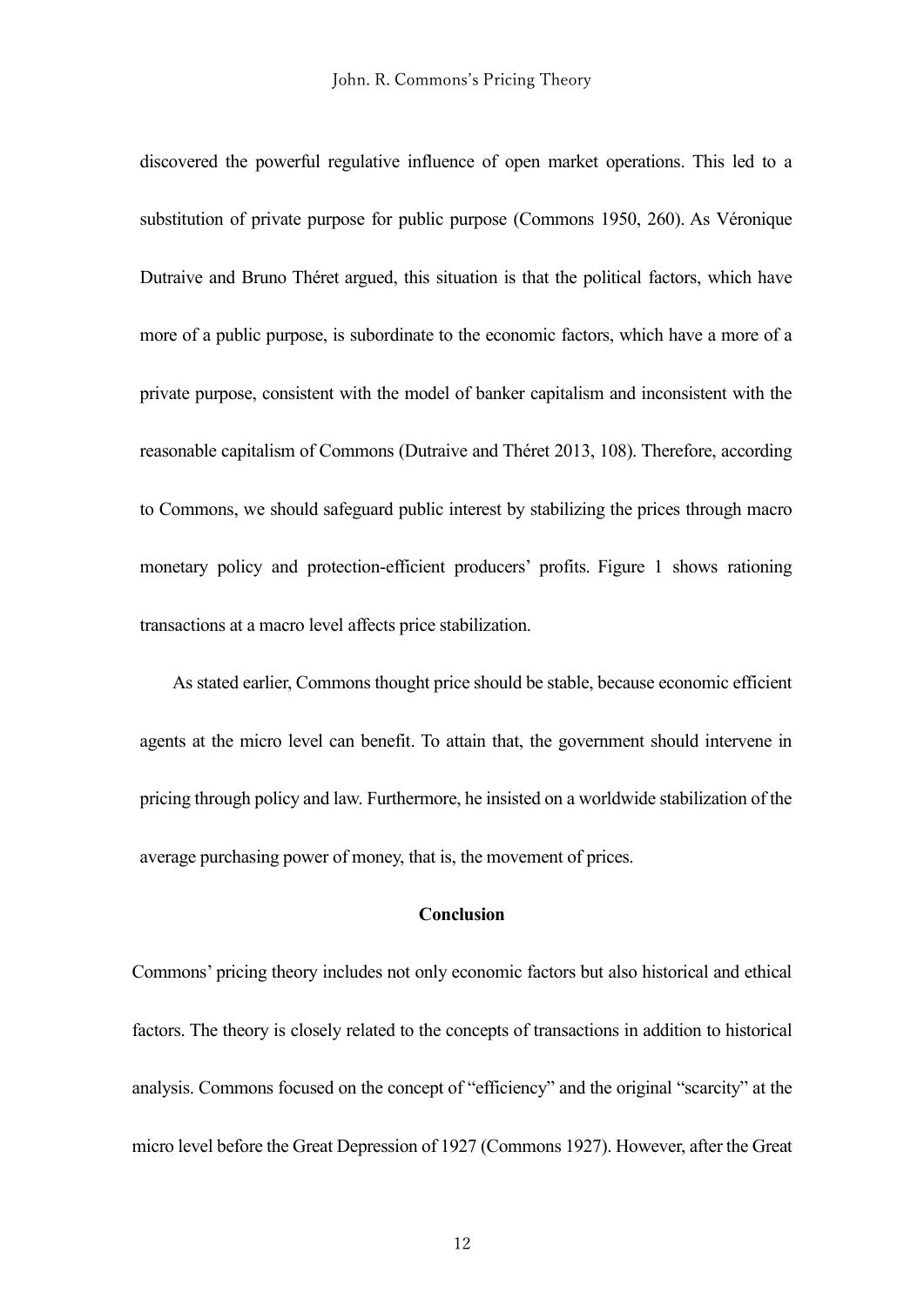Depression, he insisted on price stabilization by analyzing price movement at a macro level, in addition to the profit margins (Commons 1931). In *Institutional Economics* (1934), he emphasized on the importance of the economic stabilization policy that includes distribution of the gains resulting from efficiency. Commons' pricing theory is a remarkable institutional economics theory that includes protection of intangible property such as patent and brand, particularly in modern economy, which has several new technologies at the micro level and stabilization or problems of distributions at the macro level.

#### **Footnotes**

1 Uni explained that the concept of "proprietary scarcity" extended from 1927 to 1934. In the 1927 manuscript, this concept meant only the control of supply by sellers. In 1934, this concept expanded to include the both control of supply and demand for the sake of public welfare and public necessity (Uni 2014, 82).

2 See (Commons 1893a; 1893b).

3 As in previous research, we can see cumulative causation, which acts on a micro-level effect economy on macro level and economic stabilization policy on macro level, especially money policy, affecting pricing by micro economic agents. See Uni 2014.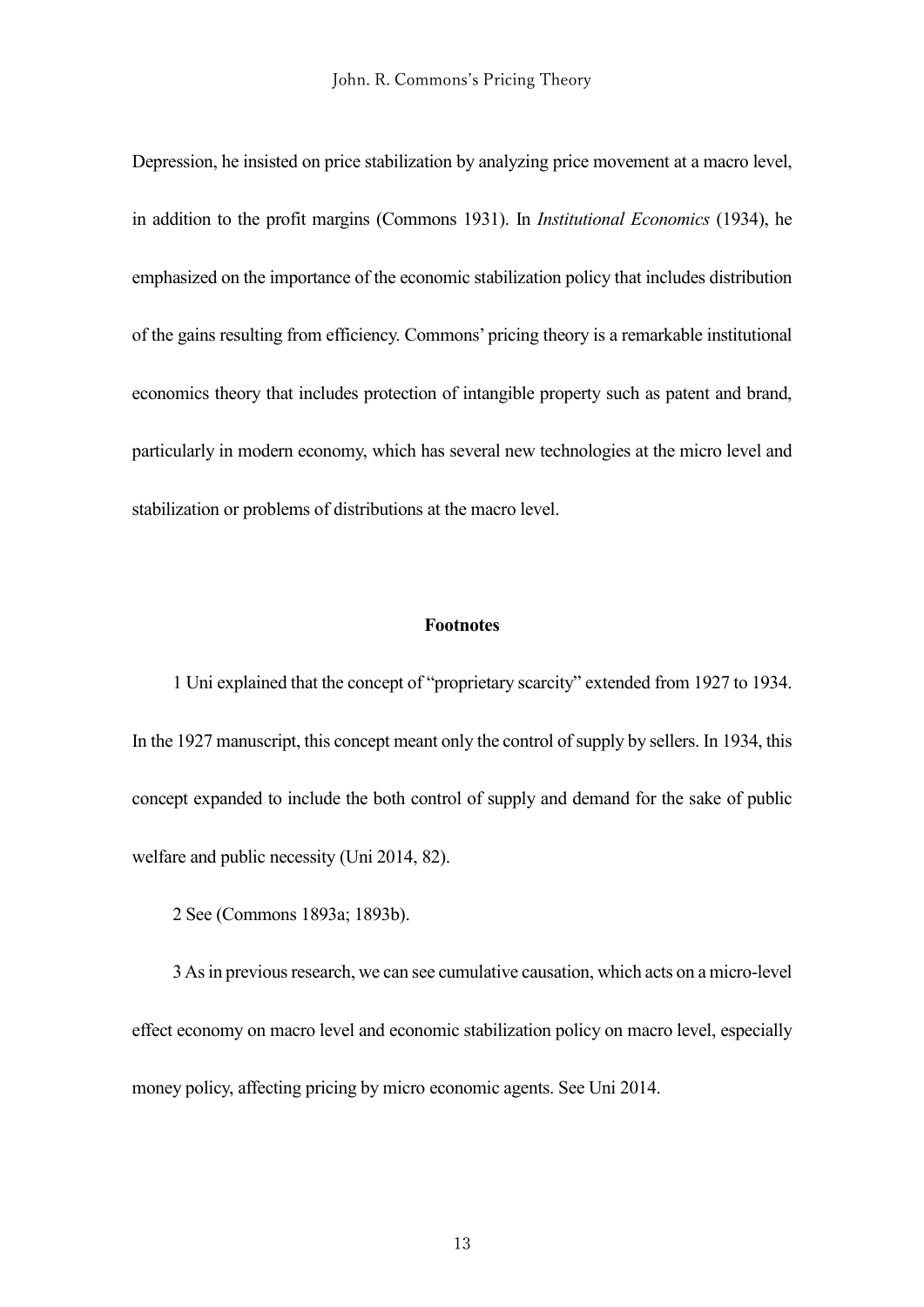#### **References**

Atkinson, Glen and CharlesJ. Whalen. "Futurity: cornerstone of Post-Keynesian Institutionalism." In *Financial* 

*Instability and Economic Security after the Great Recession*, edited by Charles J. Whalen, (pp. 39–61).

2011.

Commons, John. R. "Economic Reform." *The Voice*, (1893a). Reproduced in *John R. Commons Papers*

(microfilm edition: reel 15, 58–63). State Historical Society of Wisconsin. 1982.

―――. "Sound Currency." *The Voice*, (1893b). Reproduced in *John R. Commons Papers* (microfilm edition:

reel 15, 64–66). State Historical Society of Wisconsin, 1982.

- ―――. *Legal Foundations of Capitalism.* New Brunswick and London: Transaction Publishers, 1924.
- ―――. "Reasonable Value: A Theory of Volitional Economics." Manuscript, (1927), Collection of the Kyoto

Prefectural Library. Call mark: /331.04/C85/, Material code: 1102508007.

―――. "World Depressions." (1931), Reproduced in *John R. Commons Papers* (microfilm edition: reel 18,

613–624). State Historical Society of Wisconsin. 1982.

―――. *Institutional Economics: Its Place in Political Economy*. New Brunswick and London: Transaction

Publishers, 1934.

―――. *The Economics of Collective Action.* New York: Macmillan, 1950.

Dutraive, Véronique and Bruno Théret. "Political Sovereignty and Monetary Sovereignty: An Interpretation

from J. R. Commons." (in Japanese). *Keizai-Ronso (The Economic Review)* 187, 1 (2013): 83–110.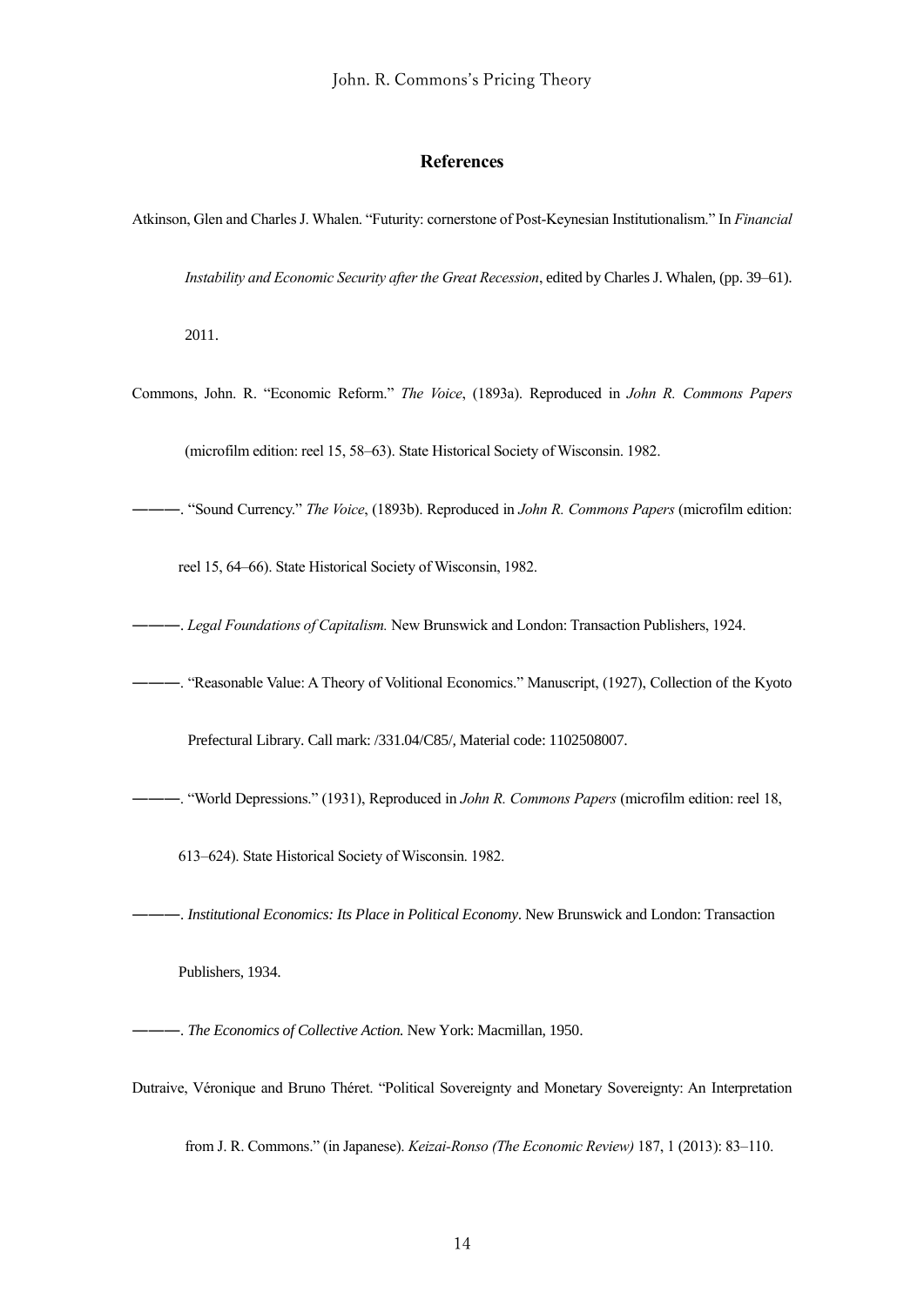Gruchy, Allan G. *Modern Economic Thought: The American Contribution*. New York: Prentice-Hall, 1947.

Ramstad, Yngve. "Is a Transaction a Transaction?" *Journal of Economic Issues* 30, 2 (1996): 413–425.

Takahashi, Shingo. "J. R. Commons's "Transaction Economics": Institutional Economic Theory by Legal

Concepts." (in Japanese). *The History of Economic Thought* 48, 1(2006): 16–31.

- ―――. "J. R. Commons's Monetary Policy." (in Japanese). *Keizai-Ronso (The Economic Review)* 182, 5–6 (2008): 54–77.
- ―――. "The Effect of the Great Depression on the Institutional Economics of John R. Commons." In *Contemporary Meanings of John R. Commons's Institutional Economics: An Analysis Using a Newly Discovered Manuscript*, edited by Uni, Hiroyuki. (pp. 55-72). 2017.
- Uni, Hiroyuki. "J. R. Commons' Concept of Transactions and Value Theory: Mutual Relationship between Bargaining and Managerial Transaction." (in Japanese). *Keizai-Ronso (The Economic Review)* 187, 1 (2013): 1–16.
- ―――. "J. R. Commons' Theory of Cumulative Causation: A Comparative Analysis of *Institutional Economics* and Its Manuscript in 1927." (in Japanese). *Kikan-Keizai-Riron (Political Economy Quarterly)* 51, 2 (2014): 77–88.
- ――― (ed.) *Contemporary Meanings of John R. Commons's Institutional Economics: An Analysis Using a Newly Discovered Manuscript*. Singapore: Springer Nature, 2017.

Whalen, Charles J. "Saving Capitalism By Making It Good: The Monetary Economics of John R. Commons."